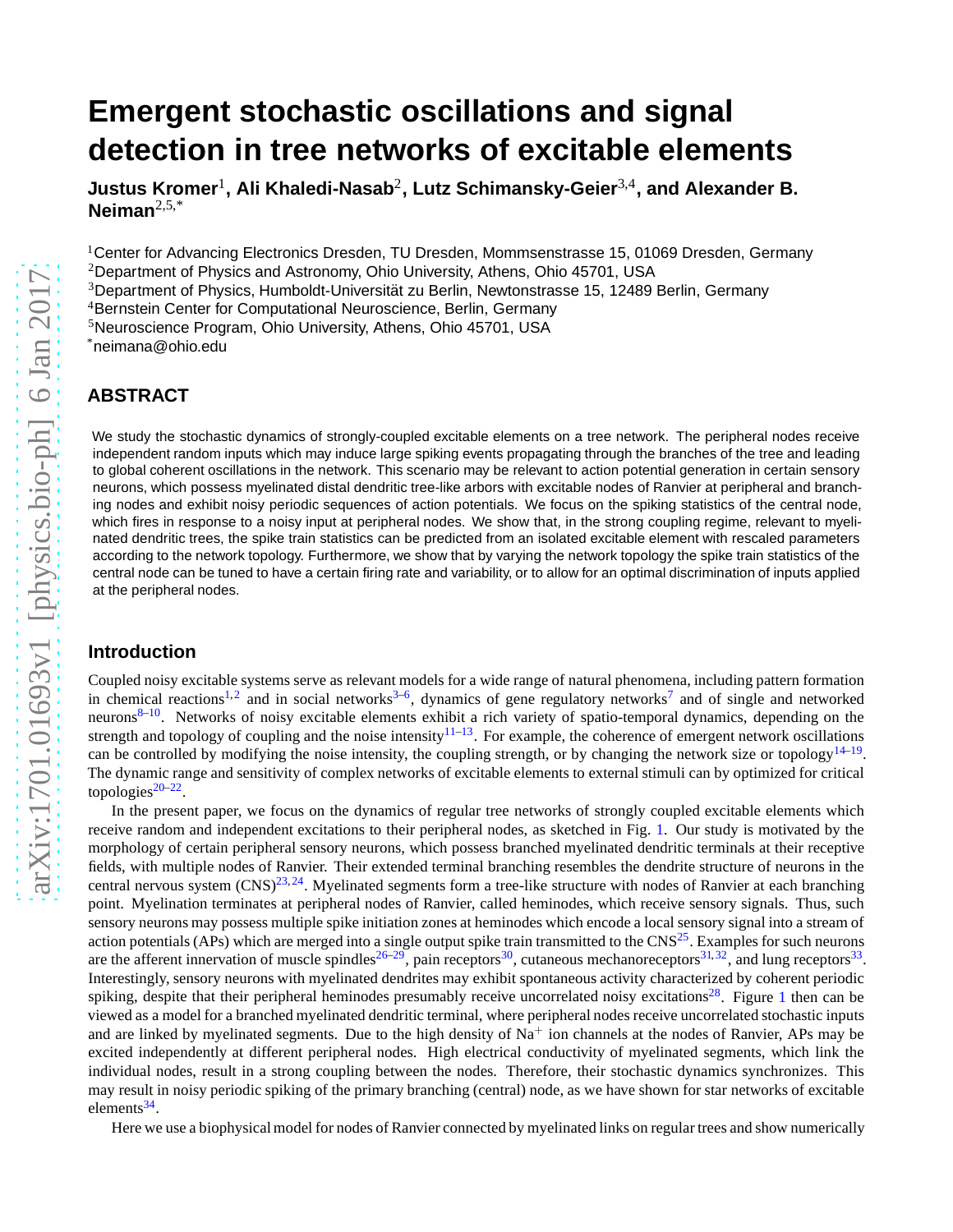<span id="page-1-0"></span>

**Figure 1.** Tree network with branching order,  $d = 3$ , and  $G = 3$  generations. Peripheral nodes are marked red and receive external excitations. Dashed circles indicate corresponding shells of the tree's generations,  $g = 1$ , 2 and 3; generation  $g = 0$ refers to the central (primary branching) node (green). For a discrete cable model of myelinated dendrites, active elements are nodes of Ranvier, which are connected by passive resistors.

and analytically that the collective response of the network can be deduced from the stochastic dynamics of a single effective node with parameters scaled according to the network size and topology. Thus, our study allows for the prediction of the stochastic network dynamics from the tree topology. We then discuss how the tree topology affects the firing statistics of the central node and the discriminability of input signals.

# **Model and Methods**

## **Discrete Cable Model**

In the present paper, we study the stochastic dynamics of excitable elements linked on a regular tree (see Fig. [1\)](#page-1-0). Branching starts at the primary (central) node (number 0 in Fig. [1\)](#page-1-0) and continues through several generations. Only the peripheral nodes receive external inputs. Referring to a model of branched myelinated dendrites, these peripheral nodes are called heminodes and receive inputs from thin unmyelinated processes (neurites). APs are initiated at the heminodes and then propagate on the tree towards the primary branching node and eventually to the CNS.

Here we consider regular trees whose topology is characterized by two parameters: the branching, *d*, and the number of generations, *G*. Given these two parameters, the total number of nodes, *N*, and the number of peripheral nodes, *Np*, are given by

$$
N = \frac{d^{G+1} - 1}{d - 1} \quad \text{and} \quad N_p = d^G,
$$
 (1)

respectively. The dynamics of the membrane potential is approximated by a discrete cable model<sup>[35](#page-12-7)</sup> in which nodes of Ranvier are connected by passive resistive links according to the network topology. All active nodes and passive links are assumed to be identical, except that peripheral nodes receive external inputs. The membrane potential  $V_k(t)$  of the  $k$ th node obeys the dynamics

<span id="page-1-1"></span>
$$
C\dot{V}_k = -I_{\text{ion}}[V_k, \mathbf{u}_k] + \kappa \sum_{j=0}^{N-1} A_{k,j}(V_j - V_k) + I_{\text{ext}_k},
$$
  

$$
\dot{\mathbf{u}}_k = \alpha(V_k)(1 - \mathbf{u}_k) - \beta(V_k)(1 - \mathbf{u}_k),
$$
\n(2)

where the index  $k = 0, 1, 2, ..., N - 1$  marks the respective node. In particular,  $k = 0$  refers to the central node. In Eq. [\(2\)](#page-1-1) the term *Iion*[*V<sup>k</sup>* ,**u***<sup>k</sup>* ] stands for nodal ionic currents and **u***k*(*t*) is a vector whose components are the gating variables of the nodal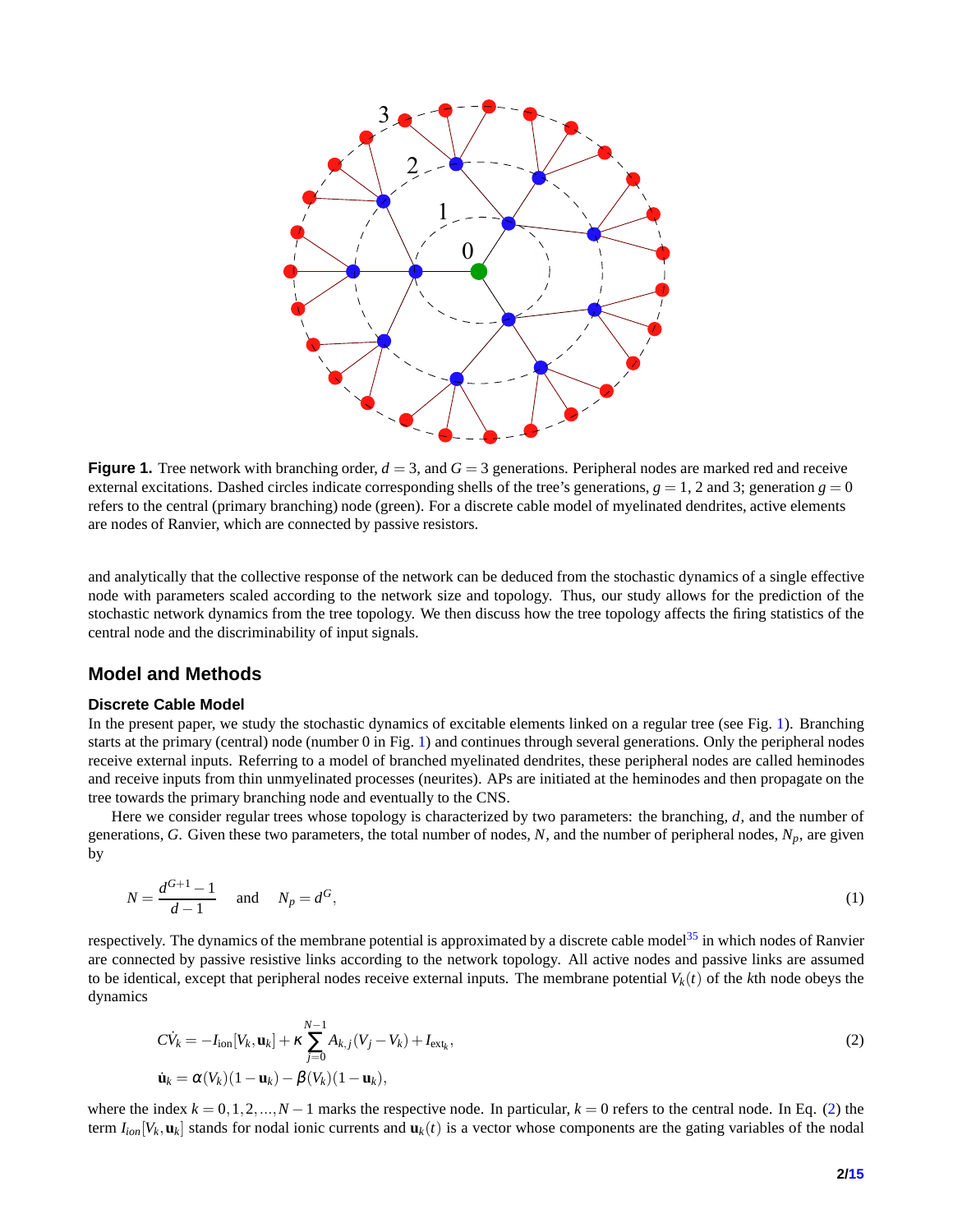ion channels and  $C = 2 \mu$ F/cm<sup>2</sup> is the nodal capacitance per area. In the following we use two particular models for the nodes of Ranvier: a Hodgkin-Huxley-type (HH) model with  $Na^+$  and leak currents<sup>[34](#page-12-6)</sup> and the Frankenhaeuser-Huxley (FH) model which includes additional K<sup>+</sup> and persistent Na<sup>+</sup> currents. The HH nodal model includes two gating variables, *m* and *h*, for Na<sup>+</sup> channels, i.e.  $I_{\text{ion}}[V, \mathbf{u}] = I_{\text{ion}}[V, m, h]$ . The FH model includes two additional gating variables, *n* for K<sup>+</sup>, and *p* for persistent Na<sup>+</sup> channels:  $I_{\text{ion}}[V, \mathbf{u}] = I_{\text{ion}}[V, m, h, n, p]$ . The detailed equations and parameters of the nodal models are provided in the Supplementary Material.

The coupling term in Eq. [\(2\)](#page-1-1),  $\kappa \sum_{j=0}^{N-1} A_{k,j} (V_j - V_k)$ , contains the adjacency matrix **A** of the tree graph and the coupling strength, <sup>κ</sup>, in units of Siemens per area. Its value can be calculated from the sizes of the node and myelinated links, and the axoplasmic resistivity:

<span id="page-2-3"></span>
$$
\kappa = \frac{a}{4lL\rho},\tag{3}
$$

where *a* is the diameter of the node (and of links), *l* is the nodal length, *L* is the length of connecting links and  $\rho$  is the axoplasmic resistivity. For example, for  $\rho = 100 \Omega$ cm, the nodal diameter and length  $a = 10 \mu$ m,  $l = 1 \mu$ m, and the length of myelinated segment  $L = 200 \ \mu$ m, the coupling strength is  $\kappa = 1250 \text{ mS/cm}^2$ . This provides a biophysically-plausible range for <sup>κ</sup>, which we use as a control parameter in the following.

The external current  $I_{ext}$  is applied only to the peripheral nodes and consists of a constant part *I* and noisy part, i.e.

<span id="page-2-2"></span>
$$
I_{\text{ext}_k} = \delta_{k,p} [I + \sqrt{2D} \xi_p(t)], \qquad (4)
$$

where *p* denotes indicies of peripheral nodes;  $\delta_{k,p}$  is the Kronecker delta; *D* scales the intensity of the Gaussian white noise ξ<sub>*p*</sub>(*t*), which is uncorrelated for different peripheral nodes,  $\langle \xi_i(t)\xi_j(t+\tau)\rangle = \delta_{i,j}\delta(\tau)$ . Thus, peripheral nodes receive random uncorrelated inputs.

Equations [\(2\)](#page-1-1) were integrated numerically using explicit Euler–Maruyama methods with timestep of 0.1µs.

#### **Variability of Generated Sequences of Action Potentials**

Our primary interest is the statistics of a spike train generated by the central node. A spike is identified as a full-size AP with a magnitude of at least 60 mV. We extracted a sequence of spike times, *t<sup>j</sup>* , at the central node from 60 – 120 s long simulation runs. The corresponding sequence of interspike intervals (ISIs)  $\Delta t_j = t_{j+1} - t_j$ , is characterized by the mean firing rate, *r* and the coefficient of variation, *C<sup>V</sup>* as,

$$
r = \frac{1}{\langle \Delta t_j \rangle}, \quad C_V = r \sqrt{\langle (\Delta t_j - \langle \Delta t_j \rangle)^2 \rangle}, \tag{5}
$$

where the average is taken over all ISIs in the spike train of the central node.

#### **Signal Detection**

To characterize the signal detection capacity of a tree network, we considered a small constant stimulus, ∆*I*, applied to the peripheral nodes in addition to the stimulus *I*, and calculated a normalized distance between resulting spike count distributions of the central node with and without this addition. Such a measure of distance is given by the discriminability,  $d'$ , defined as  $36$ ,

<span id="page-2-0"></span>
$$
d' = 2\frac{|\mu_T(I) - \mu_T(I + \Delta I)|}{\sigma_T(I) + \sigma_T(I + \Delta I)},
$$
\n(6)

where  $\mu_T$  and  $\sigma_T$  are the mean and standard deviation of the spike count in a time interval *T*, respectively. The discriminability quantifies how well the network responses to two different stimuli, *I* and  $I + \Delta I$ , can be distinguished by observing corresponding spike count statistics at the central node.

The discriminability is related to the Fisher information, which provides the theoretical limit of how accurately a stimulus *I* can be estimated by observing a spike train<sup>[37](#page-12-9)</sup>. For the spike count statistics, a lower bound of the Fisher information can be written as<sup>[36](#page-12-8)</sup>,

<span id="page-2-1"></span>
$$
J_{\text{LB}}(I) = \frac{1}{\sigma_T^2(I)} \left(\frac{d\mu_T}{dI}\right)^2,\tag{7}
$$

and is related to the discriminability,  $d'$  by  $36$ ,

$$
d' \approx \Delta I \sqrt{J_{\rm LB}(I)}.\tag{8}
$$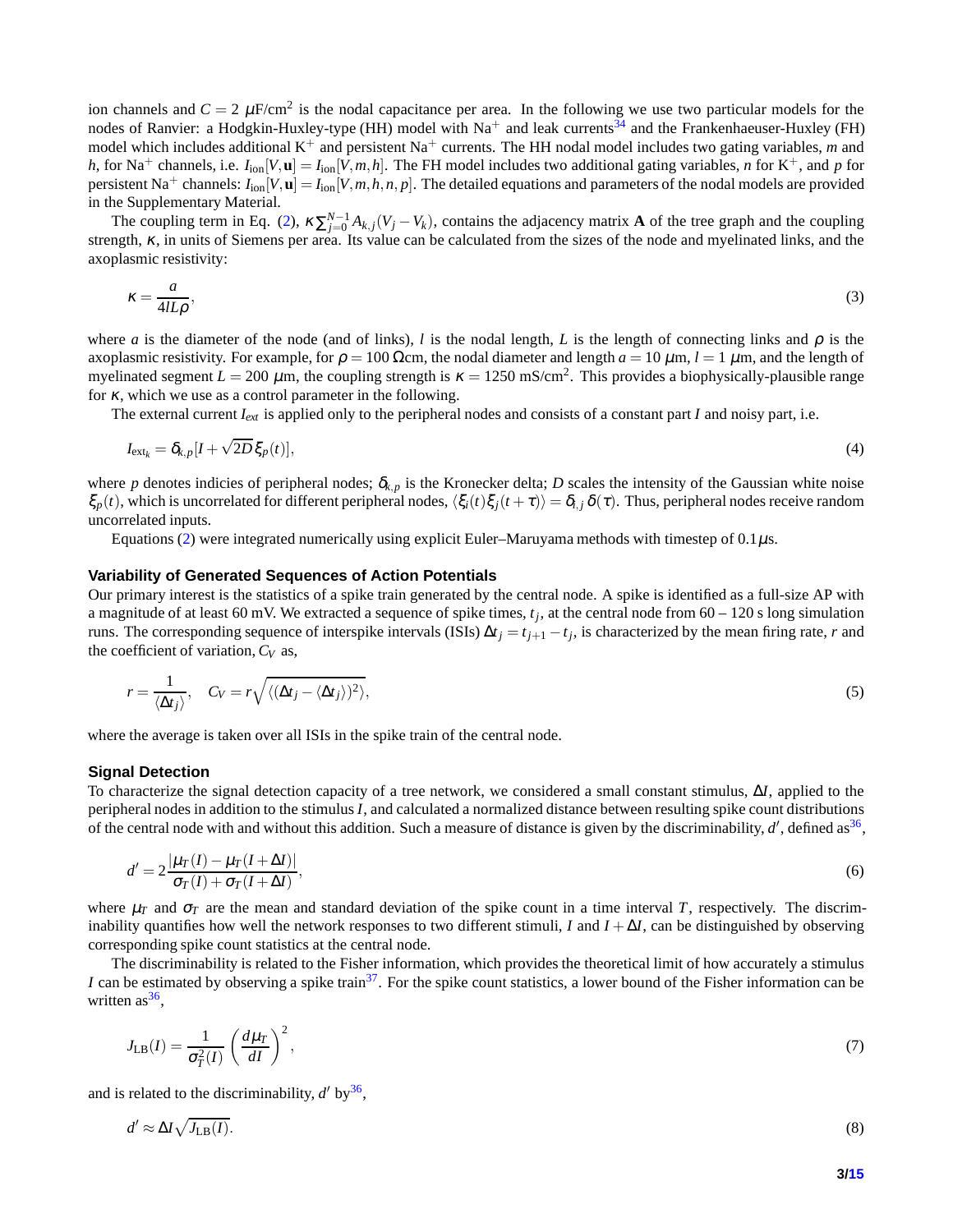Larger values of the Fisher information refer to more accurate estimation of the stimulus from the spike train and so to better discrimination between two stimuli *I* and  $I + \Delta I$ .

The discriminability Eq. [\(6\)](#page-2-0) was calculated by collecting spike counts of the central node for 5000 independent time intervals of lengths  $T = 200$  ms, and calculating the mean and standard deviation for two values of the stimulus, *I* and  $I + \Delta I$ , applied to the peripheral nodes of a tree network<sup>[36](#page-12-8)</sup>. We also calculated the lower bound of the Fisher information Eq. [\(7\)](#page-2-1) for the single uncoupled node as a function of the input current (stimulus) *I* and the noise intensity, *D*, using a similar numerical procedure.

## **Results**

#### **Emergence of Periodic Firing in Deterministic Tree Networks**

At first, we consider the case of a deterministic input,  $D = 0$ . In the absence of the external input,  $I_{ext} = 0$ , an isolated node is in the excitable regime. A sufficiently high constant current,  $I_{AH}$  results in a subcritical Andronov-Hopf bifurcation of the equilibrium state rendering an isolated node to fire a periodic sequence of APs. The corresponding limit cycle disappears in a saddle-node bifurcation for a lower external current,  $I_{SN}$ . For the HH nodal model the saddle-node bifurcation occurs at  $I_{\rm SN}$   $\approx$  28.15 $\mu$ A/cm<sup>2</sup> and the subcritical Andronov-Hopf bifurcation at  $I_{\rm AH}$   $\approx$  29.06 $\mu$ A/cm<sup>2</sup>, so in a narrow range  $I_{\rm SN}$  < *I* < *I*<sub>AH</sub> an isolated node is bistable, possessing a stable equilibrium and a stable limit cycle. When the nodes are coupled on a tree network and external currents are applied to the peripheral nodes, the dynamics of the network may become quite complex. For example, in case of weak coupling, peripheral nodes fire APs, which fail to propagate to the central node, so that nodes in the inner generations of the network exhibit small-amplitude spikes. For a stronger coupling, nodes in the inner generations may fire APs, but with skipping relative to APs in the periphery, demonstrating various *m* : *n* synchronization patterns. However, for strong coupling and sufficiently high external currents the network shows fully synchronized periodic firing.

A comprehensive analysis of the deterministic dynamics is beyond the scope of this study. Instead, since our primary interest is in the emergence of periodic sequences of full-size APs at the central node, we address the following question: Given the tree topology, G and d, and the coupling strength,  $\kappa$ , what is a threshold value  $I^{\text{th}}$  of a constant current applied to peripherals, *I*, which makes the central node to generate repetitive firing of full-size APs? To this end, we perform simulations of tree networks with given <sup>κ</sup>, *G* and *d*. Initially membrane potentials of the individual nodes are randomly distributed around the stable equilibrium of an isolated node for  $I = 0$ . Then we apply a current  $I > 0$  and determined the minimal value,  $I<sup>th</sup>$ of *I* at which the central node generated APs repetitively at steady state. Results are shown in Fig. [2.](#page-3-0) At the central node

<span id="page-3-0"></span>

**Figure 2.** Threshold constant current *I*th vs the coupling strength, <sup>κ</sup>, which gives rise to repetitive APs at the central node of the tree network with branching *d* and the number of generation, *G*. The threshold current is normalized by the bifurcation value  $I_{SN} = 28.15 \mu A/cm^2$  at which the single isolated HH node starts to generate a periodic sequence of APs. Colors (see legends) refer to the indicated number of generations, *G*. Panels correspond to trees with branching  $d = 2$  (a) and  $d = 3$  (b), respectively.

periodic firing of APs occurs for values of *I* and <sup>κ</sup> above the corresponding curves in Fig. [2.](#page-3-0) Below these curves, the network is excitable in the sense that no repetitive firing of APs is observed at the central node. In the following, we refer to these two regimes as oscillatory (repetitive firing of full-size APs by the central node) and excitable (no repetitive firing of APs by the central node). The threshold value of the external current, *I*<sup>th</sup>, increases for weak and moderate values of the coupling strength. Consequently the network needs stronger external input to the peripheral nodes to sustain periodic firing of the central node.

Figure [2](#page-3-0) shows two distinct coupling regimes. For weak coupling,  $\kappa < 2$  mS/cm<sup>2</sup>, the threshold current  $I^{\text{th}}$  is independent of the network size, i.e. the number of generations, *G*, and branching, *d*. In contrast, for strong coupling, <sup>κ</sup> > 60 mS/cm<sup>2</sup> , the threshold current saturates, and its value increases with increasing number of generations. This is illustrated further in Fig. [3](#page-4-0) showing the threshold current vs the number of generations for strong coupling. Note that the strong coupling regime spans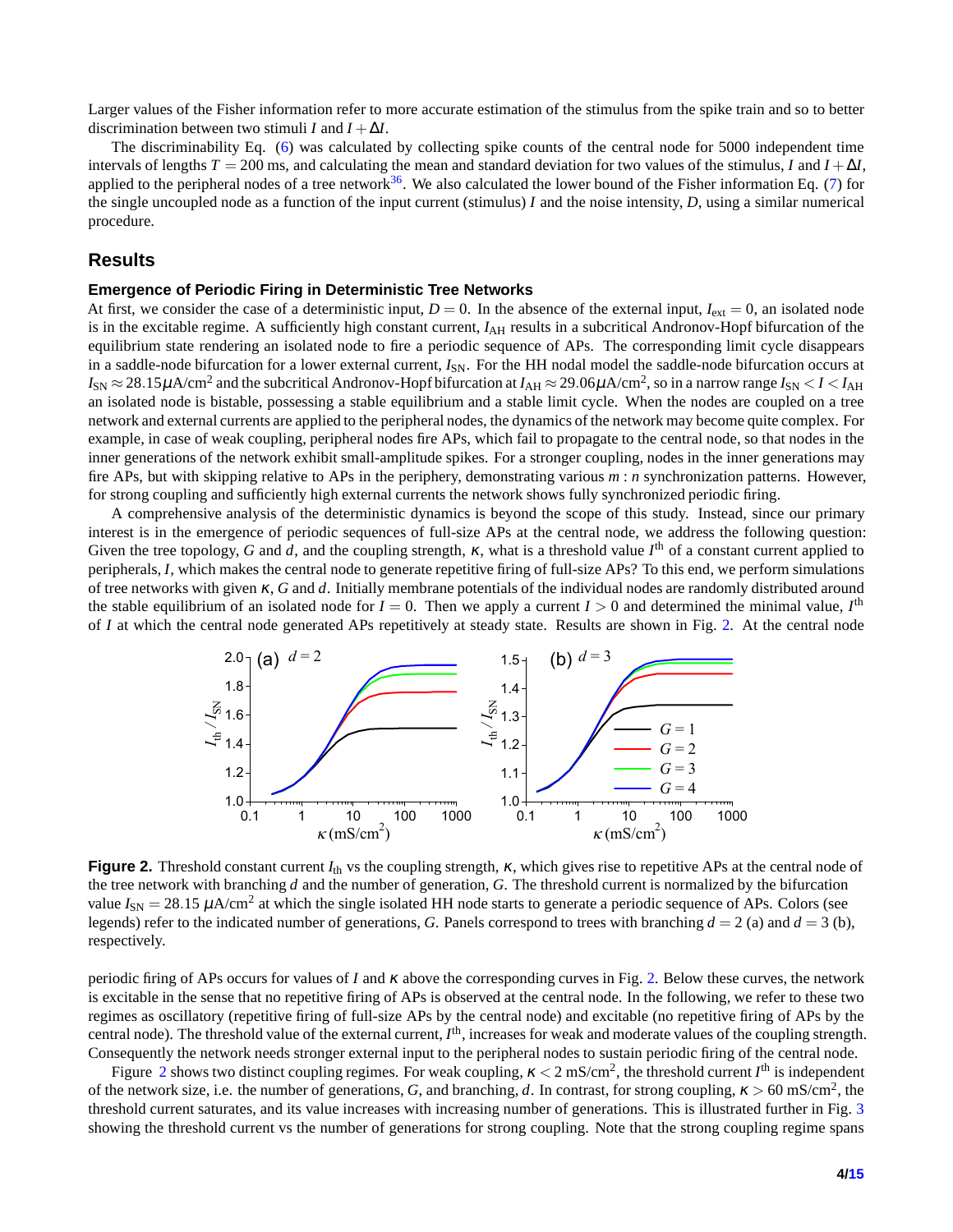the range of realistic coupling strengths for models of branched myelinated dendrites. As can be seen in Fig. [3,](#page-4-0) the threshold current follows a characteristic dependence saturating for trees with a large number of generations, *G*, and decreases with the increase of branching, *d*. Apparently, this dependence follows the scaling relation:

<span id="page-4-1"></span>
$$
I_{\text{th}}/I_{\text{b}} = R^{-1}(G, d),\tag{9}
$$

where  $I<sub>b</sub>$  is a bifurcation value of the constant current in the isolated single node and the scaling factor  $R(G,d)$  is the ratio of the number of peripheral nodes to the total number of nodes,

$$
R(G,d) = \frac{N_p}{N} = \frac{d^G(d-1)}{d^{G+1}-1},\tag{10}
$$

<span id="page-4-0"></span>whith  $N_p = d^G$  and  $N = \sum_{k=0}^G d^k$ , for regular trees. This scaling relation, Eq. [\(9\)](#page-4-1), holds for strongly-coupled trees and is derived below. Deterministic trees with the FH nodal model show similar dynamics with the same scaling as in Fig. [3.](#page-4-0)

<span id="page-4-2"></span>

**Figure 3.** Threshold constant current  $I_{th}$  vs. the number of generations for strong coupling  $\kappa = 100$  mS/cm<sup>2</sup> and indicated values of branching, *d*. The threshold current is normalized by the bifurcation value  $I_{SN} = 28.15 \mu A/cm^2$  at which a single isolated HH node starts to fire a periodic sequence of APs. Symbols indicate results from simulations and solid lines show the scaling relation Eq. [\(9\)](#page-4-1).

#### **Stochastic Dynamics**

The addition of uncorrelated noise to the peripheral nodes allows for the generation of APs in the excitable regime. Fig. [4](#page-5-0) shows an example of the stochastic dynamics for a tree with  $G = 5$  generations and  $d = 3$  branching. In the excitable regime ( $I = 20 \mu A/cm^2$ ) noise of sufficient intensity induces APs in peripheral nodes. For weak coupling ( $\kappa = 0.3 \text{ mS/cm}^2$ ) noise-induced APs in adjacent generations are not synchronized (superimposed spikes for peripheral nodes fill densely corresponding generation panels) and do not propagate beyond the 2-nd generation, which shows only sparse APs. Increasing the coupling strength leads to progressive synchronization of nodes in adjacent generations and finally results in the generation of APs in the central node. For strong coupling the whole network fires almost in synchrony. We note, however, that even for strong coupling outer generations show some spike jitter. We also note that strong coupling leads to slower and more random firing of APs.

As observed for star networks<sup>[34](#page-12-6)</sup>, the dynamics of the central node in a tree network depends non-monotonously on the coupling strength. As shown in Fig. [5,](#page-6-0) there exist optimal, rather small values of the coupling strength for excitable and oscillatory trees at which fastest (maximum firing rate) and most coherent (minimal coefficient of variation,  $C_V$ ) firing is observed, respectively. For extremely weak coupling APs, which are fired by different peripheral nodes, are not synchronized and fail to propagate to the central node (Fig. [4,](#page-5-0) upper left panel). Increasing the coupling strength leads to stronger interaction between the branch nodes and results in synchronous firing of all nodes.

However, the size of a tree, i.e. the number of generations, is critical for the firing statistics of the central node. Furthermore, excitable and oscillatory trees demonstrate qualitatively different behaviour in the biologically-relevant strong coupling regime. In excitable trees, firing of APs becomes slower and more irregular if the coupling is strengthened and trees with more generations are considered. For large *G* and strong coupling firing stops [Fig. [5\(](#page-6-0)a1)] since excitatory inputs to peripheral nodes are too weak to sustain firing of APs. In contrast, in oscillatory trees, the firing rate saturates for strong coupling [Fig.  $5(a2)$  $5(a2)$ ] and firing becomes more regular if strongly-coupled trees with more generations are considered [Fig. [5\(](#page-6-0)b2)].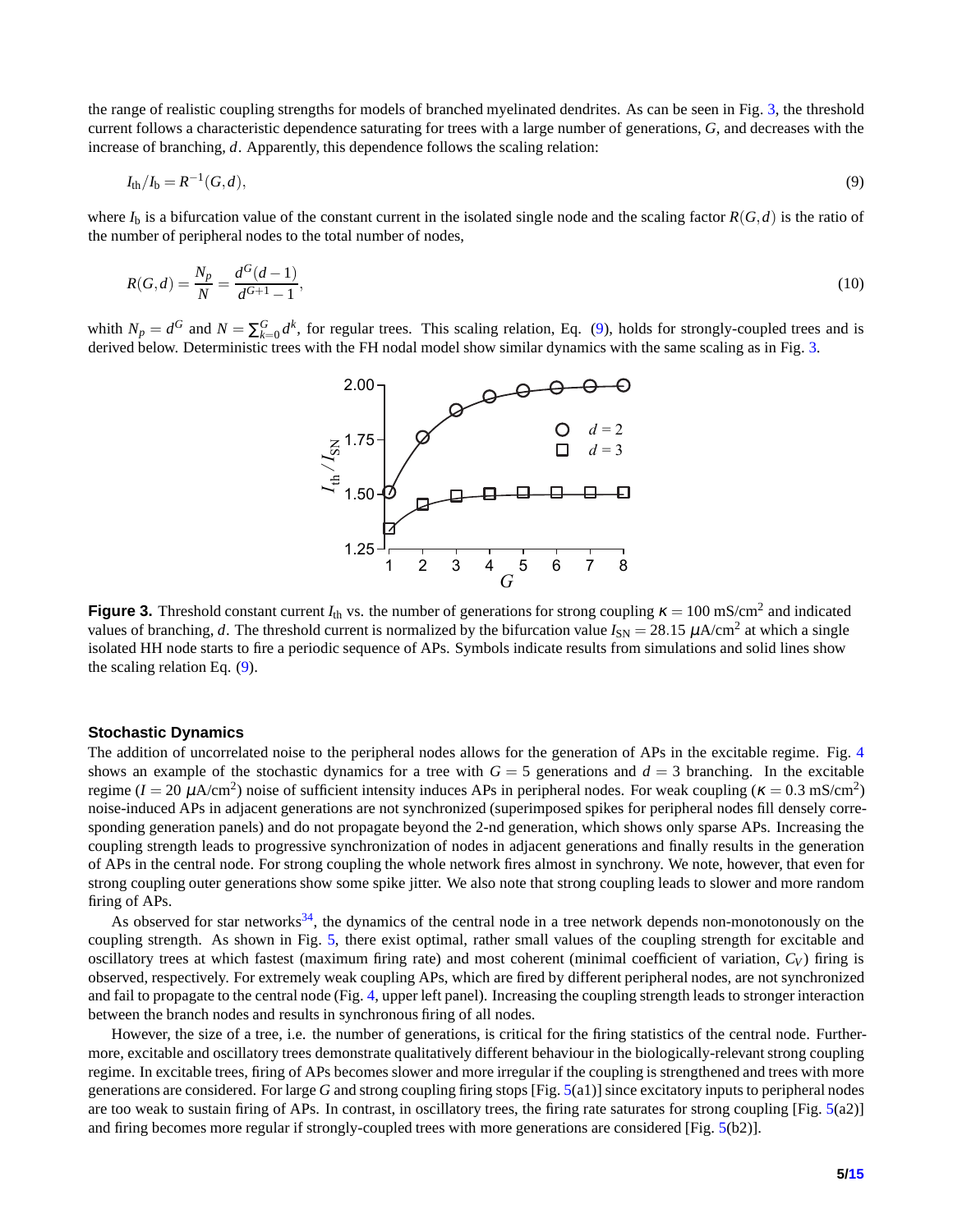<span id="page-5-0"></span>

**Figure 4.** Voltage traces of the HH nodes for a tree with  $G = 5$  generations and  $d = 3$  branching in the excitable regime. Peripheral nodes were excited by the external currents [\(4\)](#page-2-2) with parameters  $I = 20 \ \mu A/cm^2$  and  $D = 500 \ (\mu A/cm^2)^2$ ms. Each panel shows 200 ms long superimposed voltage traces of nodes within a generation  $g, g = 1, \ldots, 5$ , for the indicated coupling strength,  $\kappa$  (in mS/cm<sup>2</sup>). Horizontal axis is time. Numbers next to voltage traces indicate generations within the tree,  $g = 0$ corresponds to the central node and *g* = 5 corresponds to the peripheral generation, respectively.

#### **Scaling of Effective Current and Noise intensity**

In the strong coupling regime the dynamics of the central node of a tree network can be described by the dynamics of a single isolated node with membrane potential  $V_0(t)$  and with effective input current  $I_{\text{eff}}$  and an effective Gaussian noise with intensity  $D_{\text{eff}}$ , i.e. the influence of the coupling term on the dynamics can be approximated by a constant current and a white Gaussian noise. Then the dynamics of the membrane potential of the central node in eq. [\(2\)](#page-1-1) can be approximated by

<span id="page-5-3"></span>
$$
C\dot{V}_0 \approx f[V_0, \mathbf{u}_0] + I_{\text{eff}} + \sqrt{2D_{\text{eff}}}\,\xi_{\text{eff}}(t),
$$
  

$$
\dot{\mathbf{u}}_0 \approx g[V_0, \mathbf{u}_0].
$$
 (11)

In the following, we derive those effective parameters for regular trees of diffusively-coupled nodes.

In the network model, the dynamics of the membrane potential of *k*-th node is given by

<span id="page-5-1"></span>
$$
C\dot{V}_k = f[V_k, \mathbf{u}_k] + \kappa \sum_{j=0}^{N-1} A_{k,j}(V_j - V_k) + I_{\text{ext}_k}, \quad k = 0, 1, ..., N-1.
$$
\n(12)

In order to derive approximations for the scaling of the effective current *I*<sub>ext</sub> and the noise intensity  $D_{\text{eff}}$ , we extend the approach of Kouvaris et al.<sup>[38](#page-12-10)</sup>, who considered the propagation of excitable waves in a tree network of identical Fitz-Hugh Nagumo nodes in the absence of noisy inputs. Following their approach, we consider the dynamics of the average membrane potential  $\langle V \rangle_g$  (termed density by Kouvaris et al.) in each shell in a tree. Here and in the following  $\langle V \rangle_g$  denotes averaging over all nodes of the *g*th shell,

$$
\langle V \rangle_g := \frac{1}{d^g} \sum_{\text{gth shell}} V_k. \tag{13}
$$

The dynamics of those densities can be obtained by averaging the respective equations for the dynamics of the membrane potentials, Eq. [\(12\)](#page-5-1), over all nodes in one shell. Since the total number of connections between nodes in shell *g* and *g*−1 is  $d^g$ , we obtain

<span id="page-5-2"></span>
$$
C\langle \dot{V} \rangle_{g} = \langle f(V, \mathbf{u}) \rangle_{g} + \begin{cases} \kappa d(\langle V \rangle_{1} - V_{0}), & g = 0, \\ \kappa(\langle V \rangle_{g-1} - (d+1)\langle V \rangle_{g} + d\langle V \rangle_{g+1}), & 0 < g < G, \\ \kappa(\langle V \rangle_{G-1} - \langle V \rangle_{G}) + I + \sqrt{2\frac{D}{N_{p}}} \xi_{G}(t), & g = G. \end{cases}
$$
\n(14)

Note that, since peripheral nodes are subject to independent white Gaussian noises, the corresponding equation for the averaged membrane potentials of the peripheral generation contains white Gaussian noise  $\xi_G(t)$  with reduced intensity  $\frac{D}{N_p}$ .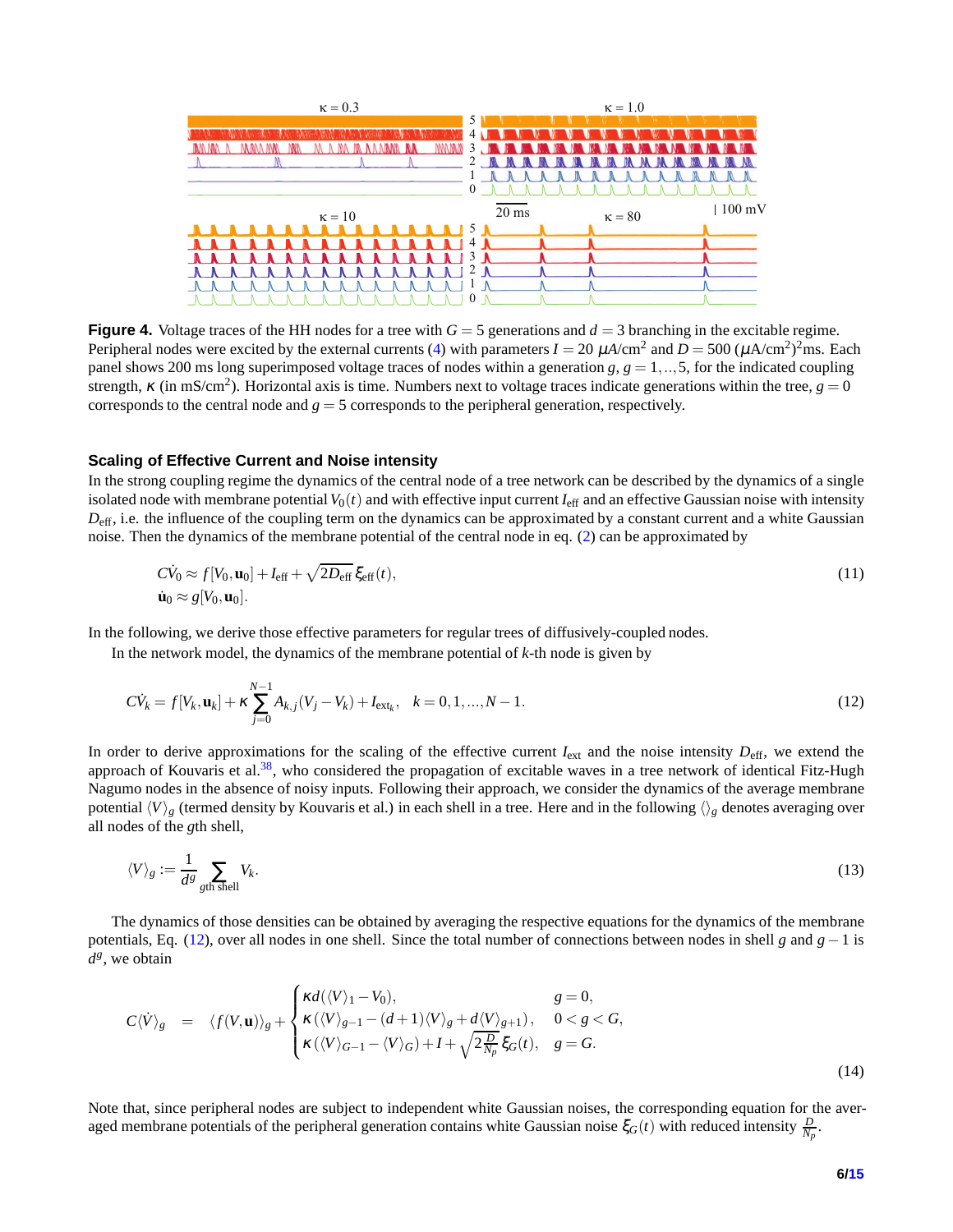<span id="page-6-0"></span>

**Figure 5.** Mean firing rate (a1, a2) and coefficient of variation of interspike intervals (b1, b2) of the central node versus coupling strength for tree networks with  $d = 2$  branching for the indicated numbers of generations, *G*. Left panels (a1, b1) correspond to the excitable regime with the constant current  $I = 20 \mu A/cm^2$ ; right panels (a2, b2) refer to the oscillatory regime with  $I = 60 \mu A/cm^2$ . The noise intensity is  $D = 500 (\mu A/cm^2)^2$ ms.

Since the coupling terms depend only on the difference between densities of the membrane potentials in adjacent generations  $\Delta V_g := \langle V \rangle_g - \langle V \rangle_{g+1}$ , we consider the dynamics of those differences next. Subtracting equations for  $\langle V \rangle_g$  yields,

$$
C\Delta V_g = (\langle f(V, \mathbf{u}) \rangle_g - \langle f(V, \mathbf{u}) \rangle_{g+1}) + \Delta I_g + \Delta \xi_g(t) + \begin{cases} \kappa (d\Delta V_1 - (d+1)\Delta V_0), & g = 0, \\ \kappa (\Delta V_{g-1} - (d+1)\Delta V_g + d\Delta V_{g+1}), & 0 < g < G-1, \\ \kappa (\Delta V_{G-2} - (d+1)\Delta V_{G-1}), & g = G-1, \end{cases}
$$
\n(15)

where  $\Delta I_g = -\delta_{g,G-1} I$  and  $\Delta \xi_g(t) = -\delta_{g,G-1} \sqrt{2\frac{D}{N_p}} \xi_G(t)$  is Gaussian white noise.

Next, we consider the case of strong coupling. In that case, Δ*V<sub>g</sub>* becomes small, and the membrane potentials of individual nodes approach the average potentials of the corresponding shell. Thus, we can approximate  $\langle f(V, \mathbf{u}) \rangle_{g} - \langle f(V, \mathbf{u}) \rangle_{g+1}$  by a Taylor expansion around  $\Delta V_g = 0$ , i.e.  $\langle f(V, \mathbf{u}) \rangle_g - \langle f(V, \mathbf{u}) \rangle_{g+1} \approx \Delta f_g^0 + \Delta f_g^1 \Delta V_g + h.o.$  It then follows for strong coupling, i.e.

<span id="page-6-1"></span>
$$
\Delta f_g^0 = 0, \quad \kappa \gg |\Delta f_g^1|, g = 0, 1, ..., G - 1,\tag{16}
$$

that the dynamics of the averaged potential is dominated by the coupling term and  $\Delta V_g$  can be approximated by a multidimensional Ornstein−Uhlenbeck process,

<span id="page-6-2"></span>
$$
C\frac{d}{dt}\Delta \mathbf{V} \approx \kappa \mathbf{B} \Delta \mathbf{V} + \Delta \mathbf{I} + \Delta \xi(t). \tag{17}
$$

Here we introduced the *G*-dimensional vectors,

$$
\Delta \mathbf{V} = (\Delta V_0, \Delta V_1, \dots, \Delta V_{G-1})^T, \quad \Delta \mathbf{I} = (\Delta I, \Delta I_1, \dots, \Delta I_{G-1})^T, \quad \Delta \xi(t) = (\Delta \xi_0(t), \Delta \xi_1(t), \dots, \Delta \xi_{G-1}(t))^T,
$$

and the  $G \times G$  tridiagonal Toeplitz matrix,

$$
\mathbf{B} = \begin{pmatrix} -(d+1) & d & 0 & \dots & 0 \\ 1 & -(d+1) & d & \dots & \dots \\ 0 & 1 & -(d+1) & \dots & 0 \\ \dots & \dots & \dots & \dots & d \\ 0 & \dots & 0 & 1 & -(d+1) \end{pmatrix}.
$$
 (18)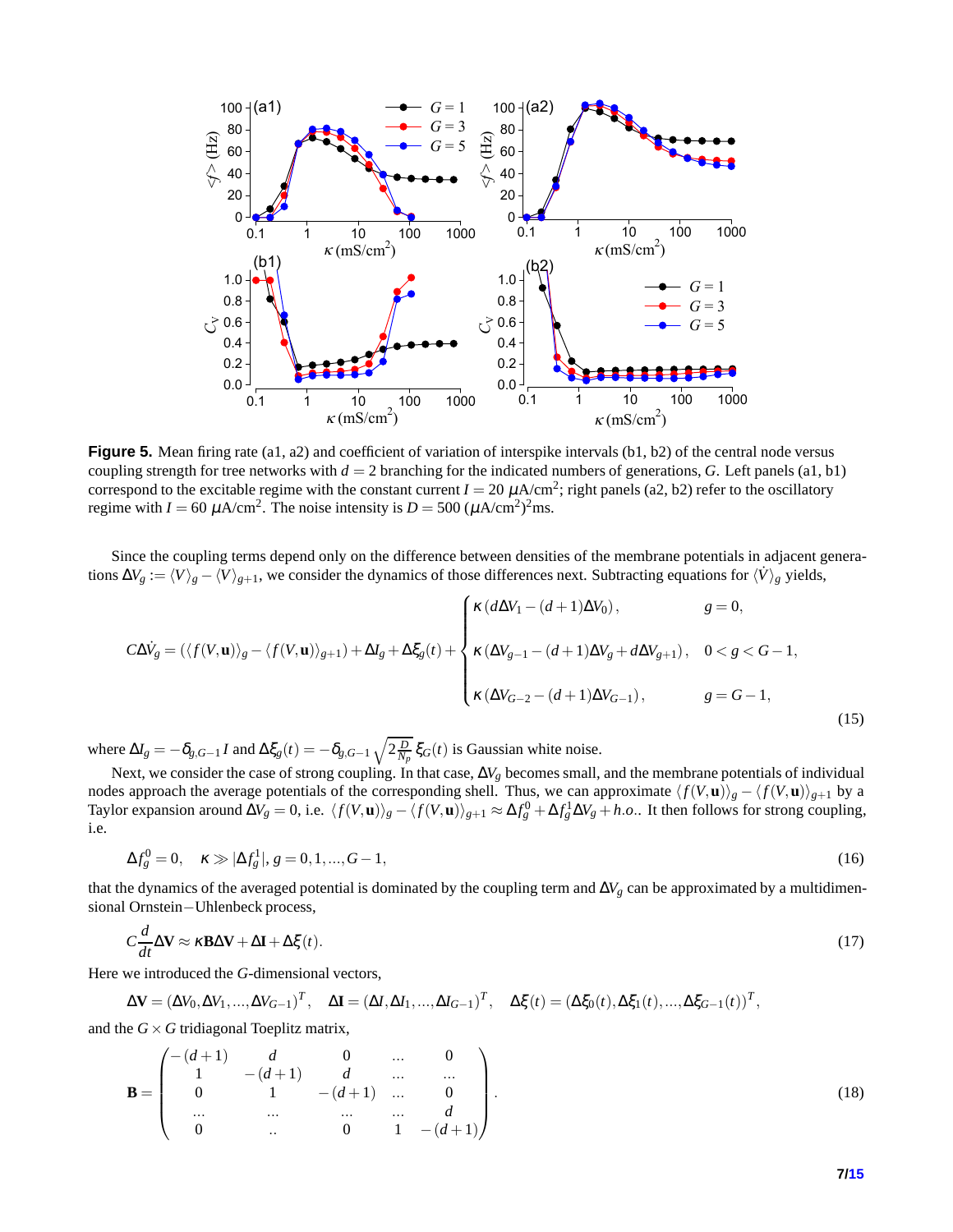<span id="page-7-4"></span>

**Figure 6.** Mean firing rate,  $\langle f \rangle$ , (a1, a2) and coefficient of variation,  $C_V$ , of interspike intervals (b1, b2) of the central node versus the number of generations of tree networks in the strong coupling regime,  $\kappa = 1000$  mS/cm<sup>2</sup> and noise intensity  $D = 500 \ (\mu A/cm^2)^2$ ms. Left panels (a1, b1) correspond to an excitable tree with constant current  $I = 20 \ \mu A/cm^2$ ; right panels (a2, b2) refer to an oscillatory tree with  $I = 60 \mu A/cm^2$ . Symbols  $\Box$  and  $\bigcirc$  mark results of numerical simulations of the corresponding network with the indicated branching,  $d$ ; solid lines and symbols  $\times$  show theoretical scaling predictions.

In the strong coupling limit [\(16\)](#page-6-1), deviations of ∆**V** from its mean value decay extremely fast and we can use an adiabatic elimination[39](#page-12-11) to approximate ∆**V** by its mean value plus a white Gaussian noise. Both, the mean voltage difference and the intensity of the Gaussian white noise in the strong coupling limit can be obtained by setting the left-hand side of Eq. [\(17\)](#page-6-2) to zero. This yields

<span id="page-7-0"></span>
$$
\Delta \mathbf{V} \approx -\frac{1}{\kappa} \mathbf{B}^{-1} \left( \Delta \mathbf{I} + \Delta \xi(t) \right),\tag{19}
$$

where  $B^{-1}$  is the inverse of the matrix **B**. In order to obtain an approximation for the dynamics of the central node, we can use Eq. [\(19\)](#page-7-0) to replace  $V_0 - \langle V \rangle_1$  by  $\Delta V_0$  in Eq. [\(14\)](#page-5-2) for the central node,  $g = 0$ . This yields

<span id="page-7-1"></span>
$$
C\langle \dot{V} \rangle_0 = C\dot{V}_0 = f[V_0, \mathbf{u}_0] + d\mathbf{B}^{-1} (\Delta \mathbf{I} + \Delta \xi(t))_1.
$$
\n(20)

Here and in the following the index "1" denotes the first component of a *G*-dimensional vector. Next, the effective parameters  $I_{\text{eff}}$  and  $D_{\text{eff}}$  can be obtained by comparing Eqs. [\(20\)](#page-7-1) and [\(11\)](#page-5-3). This yields the effective input current and the intensity of the effective white Gaussian noise,

$$
I_{\text{eff}} = d \left( \mathbf{B}^{-1} \Delta \mathbf{I} \right)_1, \quad D_{\text{eff}} = d \left( \mathbf{B}^{-1} \Delta \xi(t) \right)_1. \tag{21}
$$

For the special case, considered in this study, that only peripheral nodes are subject to noisy inputs, i.e.  $\Delta \mathbf{I} = (0,0,...,-I)^T$ , and  $\Delta \xi(t) = (0, 0, \dots, -\sqrt{\frac{2D}{N_p}} \xi_G(t))^T$ , the calculation of the effective parameters  $I_{\text{eff}}$  and  $D_{\text{eff}}$  requires only a single component,  $(1, G)$ , of the inverse matrix,  $B^{-1}$ . Since B is a tridiagonal Toeplitz matrix, we can apply the results of Ref.<sup>[4](#page-14-1)</sup> to calculate this component (see Supplemental Material for details on calculations) and find for the effective current,

<span id="page-7-2"></span>
$$
I_{\text{eff}} = \frac{N_p}{N} I = R(G, d)I,\tag{22}
$$

and for the effective noise intensity,

<span id="page-7-3"></span>
$$
D_{\text{eff}} = \frac{N_p}{N^2} D = \frac{R(G,d)}{N} D,\tag{23}
$$

where the scaling factor  $R(G,d)$  is given by Eq. [\(10\)](#page-4-2).

Investigating the scaling of the effective parameters in more detail, we first note that our theory yields the scaling relation, Eq. [\(9\)](#page-4-1), observed for the deterministic threshold current in Fig. [3.](#page-4-0) In fact, the same scaling relation applies to the bifurcation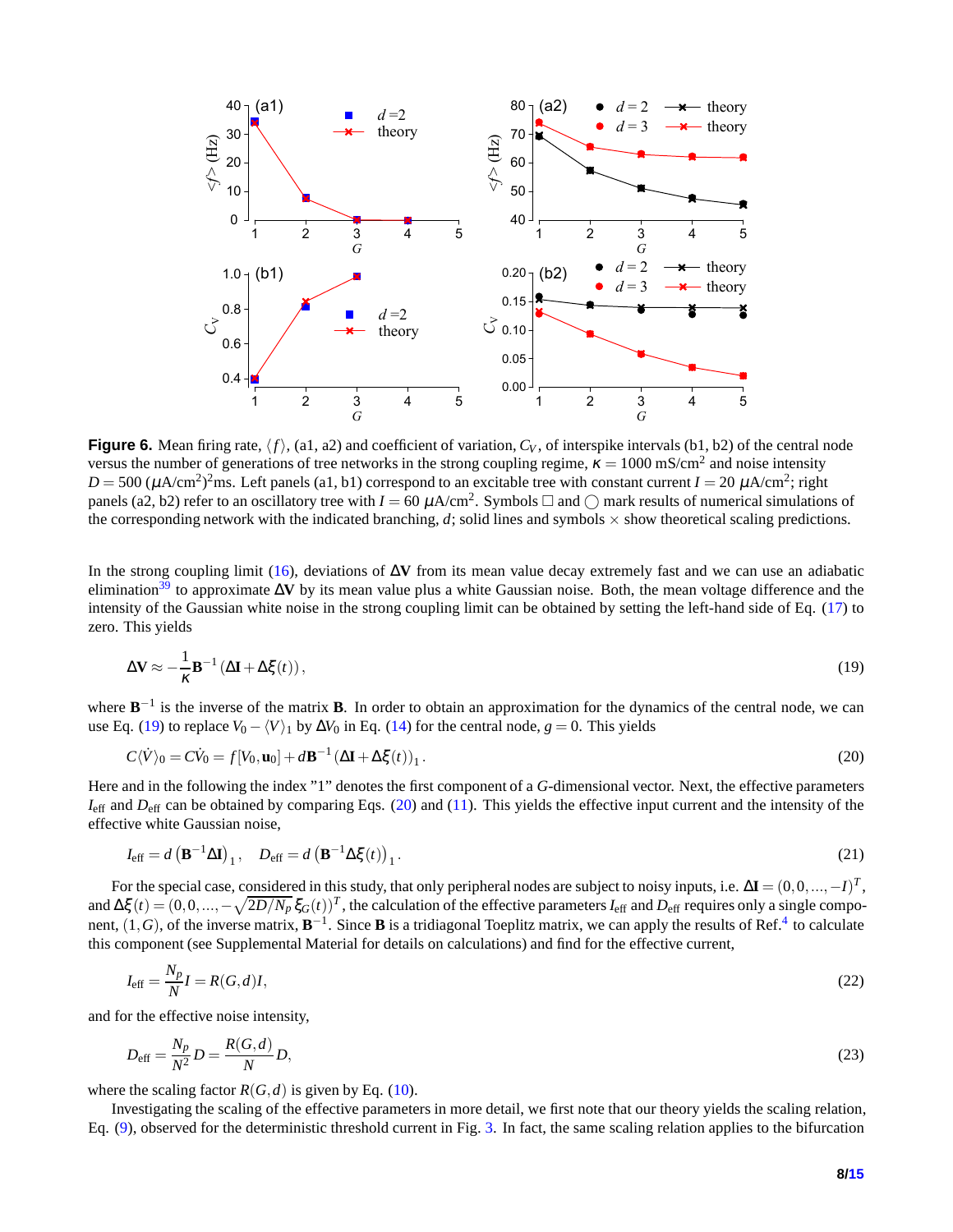<span id="page-8-0"></span>

**Figure 7.** Heat maps of the mean firing rate,  $\langle f \rangle$  and coefficient of variation,  $C_V$ , vs input current, *I*, and noise intensity, *D*, for the single isolated HH node obtained from numerical simulations. Circles and magenta lines show the scaling of current, Eq. [\(22\)](#page-7-2), and noise intensity, Eq. [\(23\)](#page-7-3), for tree networks with indicated values of branching *d* and with increasing number of generations, *G* from 1 (top) to 10 (bottom). For tree networks the input current to the peripheral nodes is  $I = 60 \mu A/cm^2$  and the noise intensity is  $D = 500 \ (\mu A/cm^2)^2 \text{ms}.$ 

values of *I* in the deterministic model, e.g. the subcritical Andronov-Hopf bifurcation of the equilibrium or the saddle-node bifurcation of the limit cycles. Second, in Fig. [6,](#page-7-4) we demonstrate the validity of the theoretical scaling predictions by comparing results for the mean firing rate and the CV from direct simulation of tree networks with those from a single node [\(11\)](#page-5-3) with input current and noise intensity scaled according to Eqs. [\(22\)](#page-7-2) and [\(23\)](#page-7-3), respectively. As illustrated in Fig. [7,](#page-8-0) we find an excellent correspondence of both results. This indicates that in the strong coupling limit the response of the network can be predicted from the stochastic dynamics of the effective central node. The statistics of interspike intervals for a single isolated node versus input current parameters, i.e. constant component, *I*, and noise intensity, *D*, can be easily computed numerically yielding two-dimensional maps, such as shown in Fig. [7.](#page-8-0) Then for a given size (number of generations, *G*) and branching, *d*, of a tree, the scaled parameters, Eqs. [\(22\)](#page-7-2) and [\(23\)](#page-7-3), set an operation point for the tree on the parametric map of a single element. Thus, predictions of the firing statistics of the central node of a tree of strongly-coupled excitable elements can be deduced by superimposing parametric dependencies of *I*eff and *D*eff on the parameters of the network. Figure [7](#page-8-0) demonstrates this for trees of strongly-coupled HH nodes in the oscillating regime. In trees with more generations *G* the operation point is shifted towards smaller currents and lower noise intensities, resulting, for oscillatory trees, in slower and more coherent firing of the tree's central node. Finally, in the strong coupling limit the scaling relations [\(22,](#page-7-2) [23\)](#page-7-3) are independent of the particular choice of the nodal model, e.g. they are expected to work for either Hodgkin-Huxley or Frankenhaeuser-Huxley nodal models.

## **Signal Detection**

The signal detection efficiency of a neuron can be quantified using the discriminability and the Fisher information $36,41-44$  $36,41-44$  $36,41-44$ . In case of our model of coupled excitable elements on a tree, we use these measures to characterize how the tree topology affects its ability to distinguish between two stimuli, *I* and  $I + \Delta I$ , applied to the peripheral nodes.

The preceding section showed that in the strong coupling limit, the stochastic dynamics of the network could be predicted from the dynamics of a single node with appropriately scaled parameters of the input current. Thus, we first analyze the lower bound of the Fisher information of a single node. Equation [\(7\)](#page-2-1) indicates that the Fisher information is determined by two factors: the term  $\left(\frac{d\mu_T}{dt}\right)^2$ , which is related to the slope of the so-called  $f - I$  curve (mean firing rate vs input current curve) and determines the sensitivity of a neuron to small variations of the input current. The sensitivity is largest in the vicinity of the bifurcation point, where the limit cycle is born, and where the slope of the *f* −*I* curve is the steepest. In this region, the Fisher information is high. However, the second factor in Eq. [\(7\)](#page-2-1), the variance of the spike count, may degrade the Fisher information. In the excitable regime, when the input current is below its bifurcation value and APs are induced by noise, the phenomenon of stochastic resonance is observed<sup>[45](#page-12-14)</sup>, i.e. due to the competition of two factors, the sensitivity and the spike count variance, the Fisher information possesses a maximum at an optimal noise intensity $36$ .

Figure [8\(](#page-9-0)a1) shows the lower bound of the Fisher information,  $J_{LB}$ , for a single HH node as a function of input current and noise intensity. The Fisher information is maximal for an input current *I*, which brings the system close to the transition to periodic spiking, i.e.  $28 - 29 \mu A/cm^2$ . In Fig. [8\(](#page-9-0)a1), a vertical section across the map corresponds to the dependence of the Fisher information on noise intensity. As can be seen, such a dependence is non-monotonous in the excitable regimes, e.g. for  $I = 15$  or  $I = 20 \mu A/cm^2$ , indicating the phenomenon of stochastic resonance<sup>[45](#page-12-14)</sup>, reported before for the original Hodgkin-Huxley neuron model in Ref.<sup>[36](#page-12-8)</sup>. Indeed, stochastic resonance is a generic phenomenon in excitable systems<sup>[12,](#page-11-17)[45](#page-12-14)</sup> and so the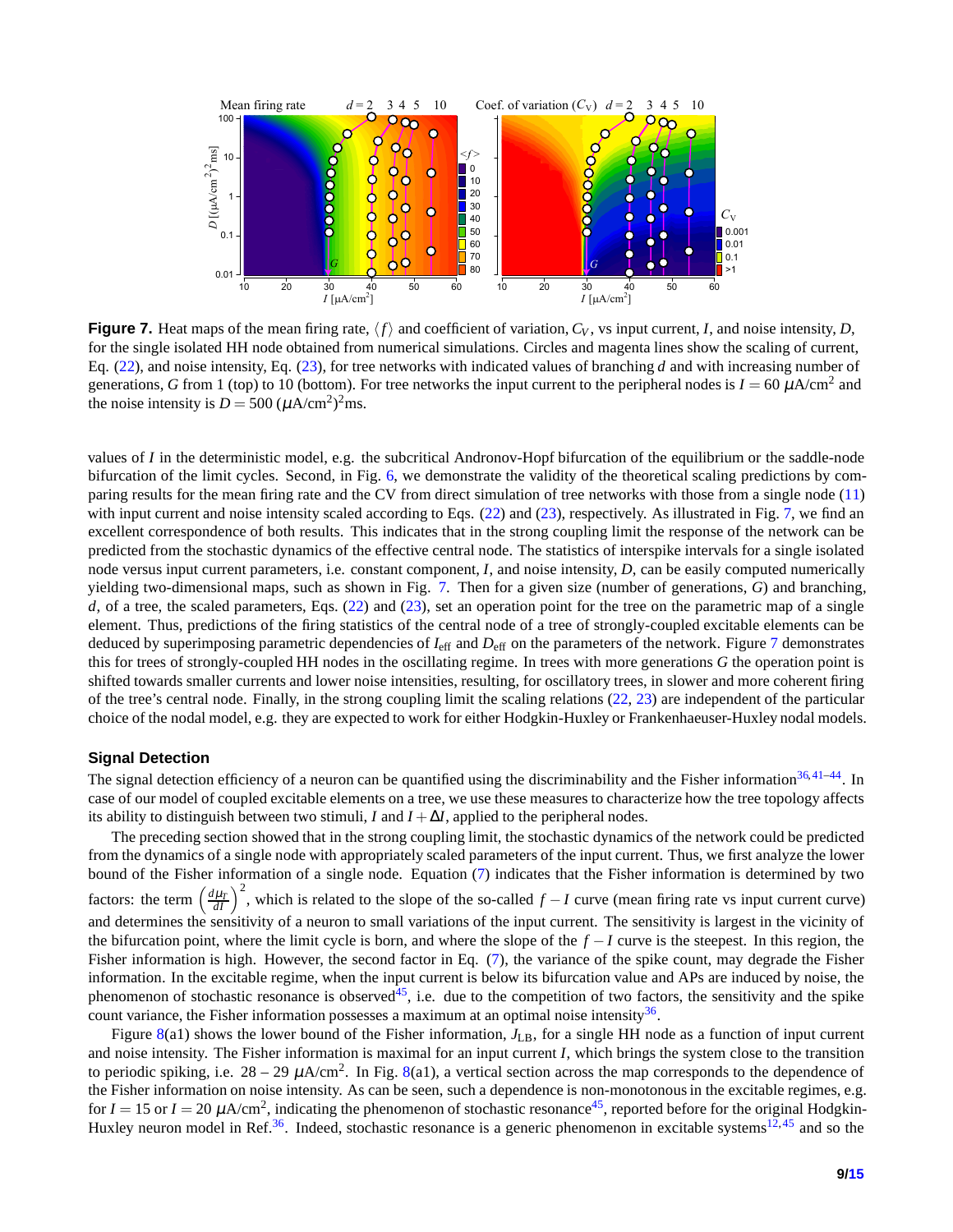<span id="page-9-0"></span>

**Figure 8.** Signal detection by a single node and by tree networks. (a): Square root of the lower bound of the Fisher information [\(7\)](#page-2-1) of the single HH (a1) and single FH (a2) node versus input current and noise intensity. Superimposed white lines with circle symbols show the scaling of the effective input current, Eq. [\(22\)](#page-7-2), and effective noise intensity, Eq. [\(23\)](#page-7-3), for tree networks with branching ratio  $d = 2$  and increasing number of generations. Each of these lines corresponds to values of the external current to peripheral nodes, *I*, indicated at the top of panels (a). The number of generations, *G*, increases from 1 (top) to 6 (bottom). Noise intensity for tree networks is  $D = 500$  [ $(\mu A/cm^2)^2$ ms]. (b): Discriminability [\(6\)](#page-2-0) versus the number of generations, *G*, for tree networks with branching ratio *d* = 2 and indicated values of the input current *I* for HH (b1) and FH (b2) nodes. The increment of the input current is  $\Delta I = 2 \mu A/cm^2$  and noise intensity is  $D = 500 [(\mu A/cm^2)^2 ms]$ . Filled circles refer to results of numerical simulations of corresponding tree networks; solid lines and symbols  $\times$  show theoretical scaling predictions obtained from simulations of the single HH or FH node with the input current and noise intensity scaled according to Eq.  $(22)$  and Eq.  $(23)$ , respectively. In all panels the spike count statistics was calculated for  $T = 200$  ms windows. The coupling strength on the panels (b1, b2) is  $\kappa = 1000 \text{ mS/cm}^2$ .

Frankenhaeuser-Huxley (FH) nodal model demonstrates qualitatively similar parameter dependence, shown in Fig. [8\(](#page-9-0)a2). In the absence of noise, a stable equilibrium of the single FH node passes through a subcritical Andronov-Hopf bifurcation at  $I_{\text{AH}} \approx 60.19 \ \mu \text{A/cm}^2$ . Consequently, the Fisher information in Fig. [8\(](#page-9-0)a2) is maximal around this value, similar to the HH node. In the excitable regime, e.g.  $I = 40 \mu A/cm^2$ , the Fisher information vs. noise intensity passes through a maximum, demonstrating stochastic resonance, again, qualitatively similar to the HH node.

The scaling relations for the input current, Eq. [\(22\)](#page-7-2), and noise intensity, Eq. [\(23\)](#page-7-3), enable us to predict the signal detection capability of a tree network in the regime of strong coupling. Given the branching, *d* and the input current to the peripheral nodes, an increase in the number of generations (i.e. tree size) results in a decrease of the effective input current and noise. Then, depending on the particular values of *I* and *D*, signal detection by the tree may show distinct dependencies on the tree size, *G*. This is illustrated in Fig. [8\(](#page-9-0)a1,a2) by superimposing the scaling of the input current and noise intensity on the Fisher information map of the single node. In particular, our theory predicts that in the excitable regime, i.e. when the network does not produce sustained periodic firing in the absence of stochastic inputs, the scaling of *I* and *D* may bring an effective operating point of the network across the local maximum of the Fisher information. As can be seen, for instance, for the input current  $I = 30$  or 40  $\mu$ A/cm<sup>2</sup> for HH nodal model, an increase of the number of generations to  $G = 2-4$  brings the effective operating point to regions of higher values of the Fisher information; further growth of the tree size eventually suppresses AP firing and thus small signals cannot be detected. In contrast, in the oscillatory regime (e.g. for  $I = 60 \mu A/cm^2$  for HH nodal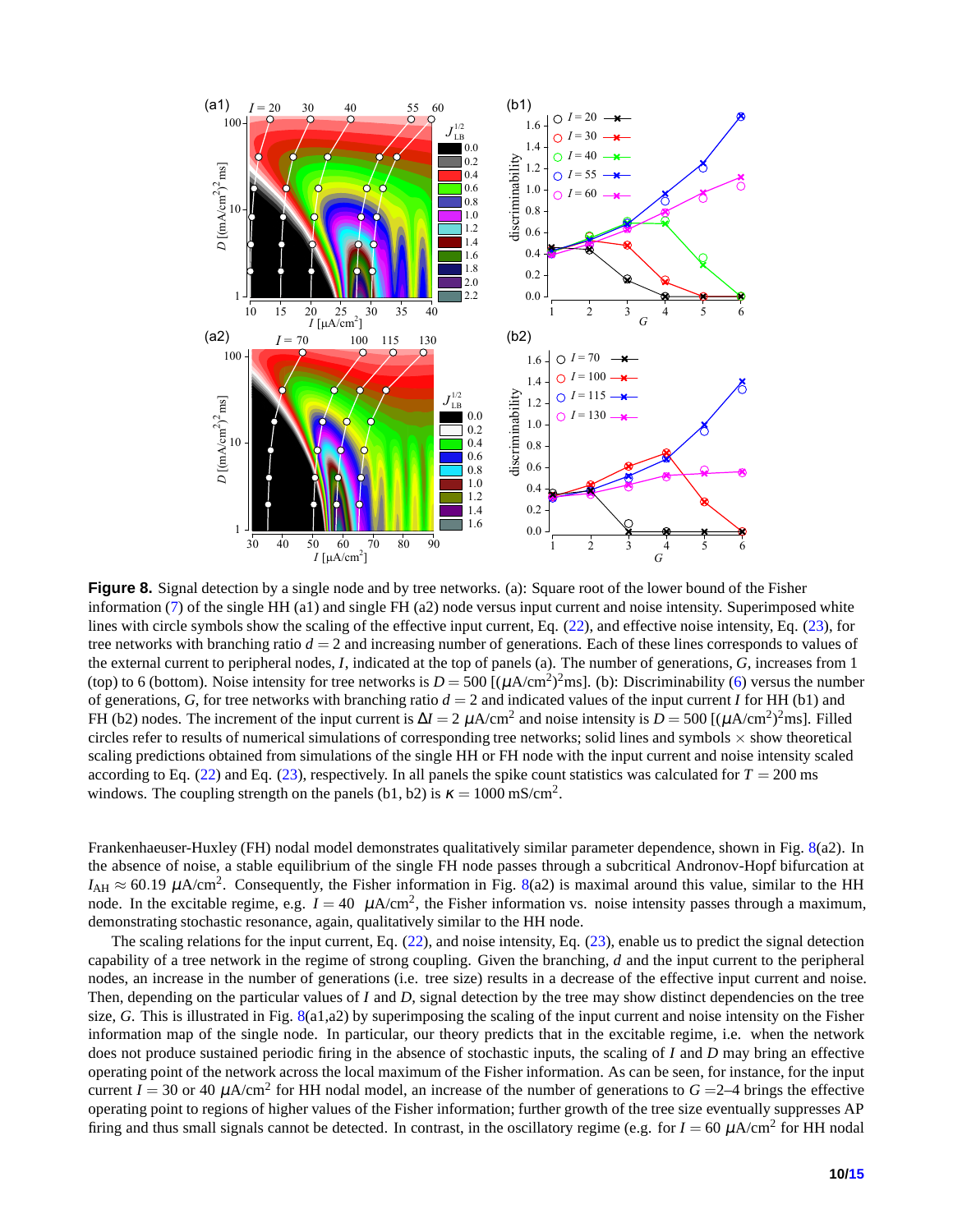model), the increase of the network size moves the operation point always to regions of higher values of the Fisher information and so the discriminability increases monotonously with the tree size, *G*. Interestingly, one could predict the input current to the network which for a tree with large enough generations would result in an effective operating point close to bifurcation value of the single node. For example, for the HH nodes, such a value of the external current is  $I = 55 \mu A/cm^2$  and for the FH node,  $I = 115 \mu A/cm^2$ . For such currents increasing the tree size should result in a higher degree of signal discrimination.

To test these predictions we computed the discriminability [\(6\)](#page-2-0) for trees with different numbers of generations and for the single node with the scaled values of constant input current and noise intensity according to Eqs.  $(22, 23)$  $(22, 23)$  $(22, 23)$ . Figure [8\(](#page-9-0)b1,b2) shows excellent correspondence between the respective discriminabilities.

# **Conclusion**

We have studied the emergence of noisy periodic spiking in regular tree networks of coupled excitable elements. Using biophysical models of excitable nodes, we showed that noisy periodic network spiking can be generated, although the periphery of the tree is excited by random and independent inputs (Fig. [4\)](#page-5-0). The firing rate and coherence of spiking can be maximized by varying the coupling strength and is altered by changing the network topology (Figs. [5,](#page-6-0)[6\)](#page-7-4).

We put special emphasis on the strong coupling regime, which refers to the case of excitable nodes of Ranvier linked by myelinated (dendrite or axon) fibers of a neuron.

It is intuitively clear that in the strong coupling limit, the collective dynamics of the network could be described by a single effective excitable system. We have derived the corresponding scaling relations for random inputs Eqs. [\(22,](#page-7-2) [23\)](#page-7-3) which allows for reliable predictions of the collective network response based on the stochastic dynamics of a single isolated node with scaled input parameters. Stochastic excitable systems demonstrate non-trivial behaviour versus the noise intensity. Examples include the phenomena of coherence resonance<sup>[46](#page-12-15)</sup>, whereby the variability of spiking events (e.g. coefficient of variation) is minimal for non-zero noise intensity, and stochastic resonance, characterized by non-monotonous dependence of a response to an external signal on the noise intensity<sup>[45](#page-12-14)</sup>. Similar phenomena have been observed in networks of excitable elements. In particular, the phenomena of system size stochastic<sup>[47](#page-12-16)</sup> and coherence resonance<sup>[14](#page-11-9)</sup>, which are also observed in strongly-coupled star networks of excitable elements<sup>[34](#page-12-6)</sup>. As we have shown in the present paper, the phenomenon of system size stochastic resonance also occurs in strongly coupled tree networks, i.e. the number of generations in a tree network of excitable elements can be tuned in order to optimize the network ability to discriminate between different input signals. In particular, our analytical approach allows for the prediction of optimal tree sizes and branching ratio.

The analytical approach developed here can be extended to random trees<sup>[48](#page-12-17)</sup> in which the branching ratio varies among different generations, yielding similar scaling relations in the strong coupling limit. While we considered networks of identical nodes, our approach can be readily extended to the inhomogeneous case, as long as the condition for strong coupling Eq. [\(16\)](#page-6-1) is satisfied.

Our results suggest a mechanism for the emergence of noisy periodic firing and information coding by peripheral sensory neurons which possess branched tree-like myelinated dendrites<sup>[28](#page-12-5)</sup>. Such neurons may possess multiple spike initiation zones at peripheral nodes (heminodes) and nodes of Ranvier at branching points. Examples of the muscle spindles<sup>[27](#page-11-18)</sup> and cutaneous mechanoreceptors<sup>[31](#page-12-2)</sup> indicate that myelinated dendritic trees extend to up to 7 generations. Myelin provides low-resistance links between nodes and fast saltatory conduction of APs, which corresponds to strong coupling between the nodes of Ranvier. For example, the average diameter of a cat muscle spindles afferents ranges from 3 to 13  $\mu$ m, while links between nodes are relatively short,  $50 - 200 \mu m^{27}$  $50 - 200 \mu m^{27}$  $50 - 200 \mu m^{27}$ . An estimate of the coupling strength from Eq. [\(3\)](#page-2-3) yields values well within the range of the strong coupling regime used in our study. The collective noisy periodic firing then may occur due to the synchronized noise-induced generation of APs by stimulating the peripheral heminodes, as described by our model. Given the biophysical properties of the nodes of Ranvier and the sensory inputs, the variability of interspike intervals and the stimulus discrimination capability of a neuron are determined by the ratio of the number of signal-receiving peripheral heminodes to the total number of nodes in the network.

# **Acknowledgements**

We thank D.F. Russell, E. Schoell, T. Isele for fruitful discussions. AN acknowledges support by the Lobachevsky University of Nizhny Novgorod through the Russian Science Foundation grant 14-41-000440. LSG thanks Ohio University for hospitality and support.

**Author contributions.** AN formulated the problem. JK performed analytical calculation. AKN and AN performed numerical simulations. JK, AKN, LSG and AN wrote and reviewed the manuscript.

**Competing financial interests.** The authors declare no competing financial interests.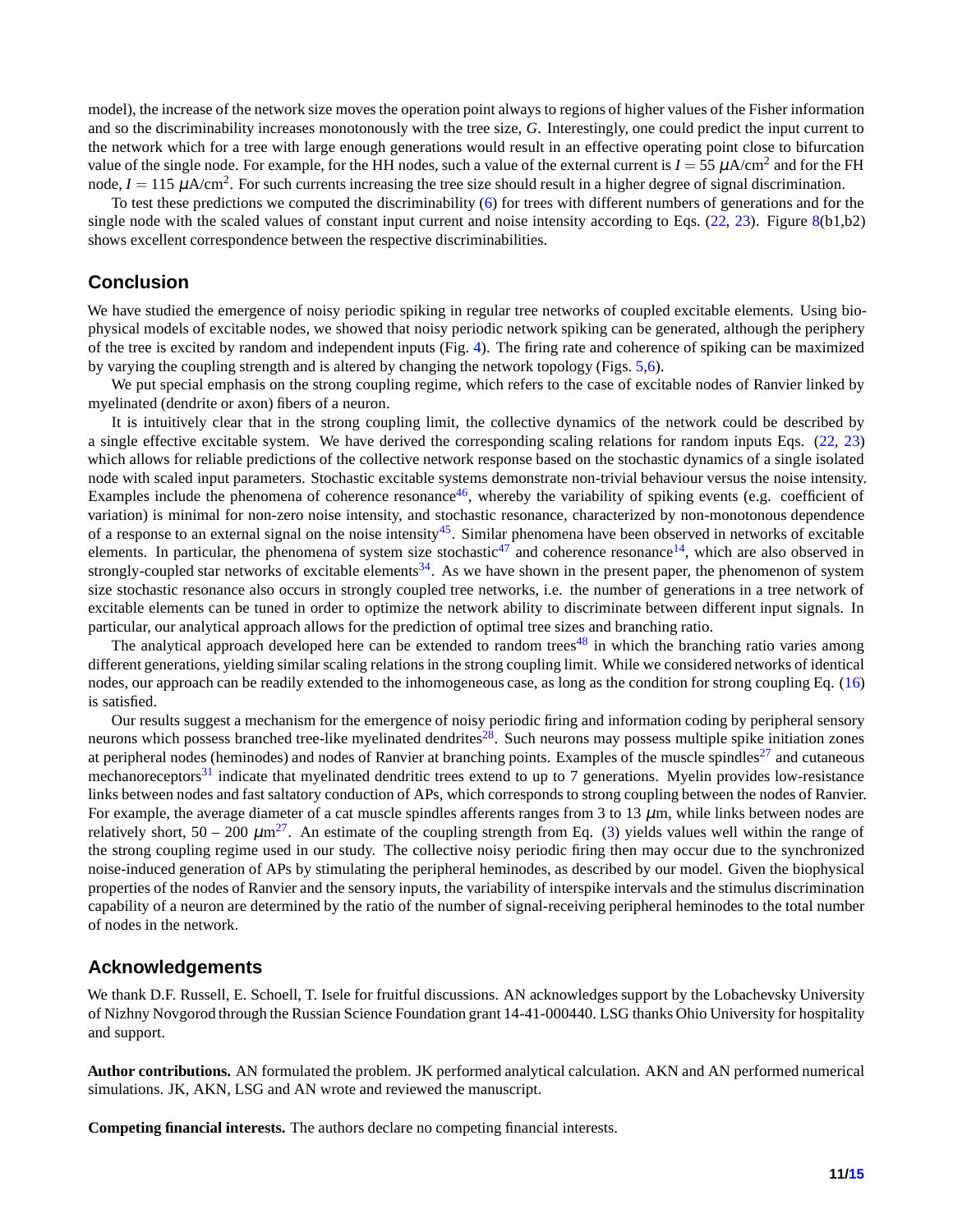# <span id="page-11-0"></span>**References**

- <span id="page-11-1"></span>**1.** Kiss, I. Z. & Hudson, J. L. Chemical complexity: Spontaneous and engineered structures. *AIChE journal* **49**, 2234–2241 (2003).
- <span id="page-11-2"></span>**2.** Mikhailov, A. S. & Ertl, G. *Engineering of Chemical Complexity* (World Scientific, 2012).
- **3.** Farkas, I., Helbing, D. & Vicsek, T. Social behaviour: Mexican waves in an excitable medium. *Nature* **419**, 131–132 (2002).
- **4.** Newman, M. E. Spread of epidemic disease on networks. *Physical Review E* **66**, 016128 (2002).
- <span id="page-11-3"></span>**5.** Perc, M. Coherence resonance in a spatial prisoner's dilemma game. *New Journal of Physics* **8**, 22 (2006).
- <span id="page-11-4"></span>**6.** Borgatti, S. P., Mehra, A., Brass, D. J. & Labianca, G. Network analysis in the social sciences. *Science* **323**, 892–895 (2009).
- <span id="page-11-5"></span>**7.** Chen, Y., Kim, J. K., Hirning, A. J., Josić, K. & Bennett, M. R. Emergent genetic oscillations in a synthetic microbial consortium. *Science* **349**, 986–989 (2015).
- **8.** Copelli, M., Oliveira, R. F., Roque, A. C. & Kinouchi, O. Signal compression in the sensory periphery. *Neurocomputing* **65–66**, 691 – 696 (2005).
- <span id="page-11-6"></span>**9.** Furtado, L. S. & Copelli, M. Response of electrically coupled spiking neurons: a cellular automaton approach. *Physical Review E* **73**, 011907 (2006).
- <span id="page-11-7"></span>**10.** Moldakarimov, S., Bazhenov, M. & Sejnowski, T. J. Feedback stabilizes propagation of synchronous spiking in cortical neural networks. *Proceedings of the National Academy of Sciences* **112**, 2545–2550 (2015).
- <span id="page-11-17"></span>**11.** Jung, P. & Mayer-Kress, G. Spatiotemporal stochastic resonance in excitable media. *Physical Review Letters* **74**, 2130 (1995).
- <span id="page-11-8"></span>**12.** Lindner, B., Garcıa-Ojalvo, J., Neiman, A. & Schimansky-Geier, L. Effects of noise in excitable systems. *Physics Reports* **392**, 321–424 (2004).
- <span id="page-11-9"></span>13. Sagués, F., Sancho, J. M. & García-Ojalvo, J. Spatiotemporal order out of noise. *Reviews of Modern Physics* 79, 829 (2007).
- **14.** Toral, R., Mirasso, C. R. & Gunton, J. D. System size coherence resonance in coupled fitzhugh-nagumo models. *EPL (Europhysics Letters)* **61**, 162 (2003).
- **15.** Perc, M. Spatial coherence resonance in excitable media. *Physical Review E* **72**, 016207 (2005).
- **16.** Perc, M. Stochastic resonance on excitable small-world networks via a pacemaker. *Physical Review E* **76**, 066203 (2007).
- 17. Gosak, M., Korošak, D. & Marhl, M. Optimal network configuration for maximal coherence resonance in excitable systems. *Physical Review E* **81**, 056104 (2010).
- <span id="page-11-10"></span>**18.** Kaluza, P., Strege, C. & Meyer-Ortmanns, H. Noise as control parameter in networks of excitable media: role of the network topology. *Physical Review E* **82**, 036104 (2010).
- <span id="page-11-11"></span>**19.** Sonnenschein, B., Zaks, M., Neiman, A. & Schimansky-Geier, L. Excitable elements controlled by noise and network structure. *The European Physical Journal Special Topics* **222**, 2517–2529 (2013).
- **20.** Gollo, L. L., Kinouchi, O. & Copelli, M. Single-neuron criticality optimizes analog dendritic computation. *Scientific Reports* **3** (2013).
- <span id="page-11-12"></span>**21.** Kinouchi, O. & Copelli, M. Optimal dynamical range of excitable networks at criticality. *Nature Physics* **2**, 348–351 (2006).
- **22.** Larremore, D. B., Shew, W. L. & Restrepo, J. G. Predicting criticality and dynamic range in complex networks: effects of topology. *Physical Review Letters* **106**, 058101 (2011).
- <span id="page-11-14"></span><span id="page-11-13"></span>**23.** London, M. & H¨ausser, M. Dendritic computation. *Annu. Rev. Neurosci.* **28**, 503–532 (2005).
- <span id="page-11-15"></span>24. Stuart, G., Spruston, N. & Häusser, M. *Dendrites* (Oxford University Press, 2016).
- <span id="page-11-16"></span>**25.** Eagles, J. P. & Purple, R. L. Afferent fibers with multiple encoding sites. *Brain Research* **77**, 187–193 (1974).
- **26.** Quick, D., Kennedy, W. & Poppele, R. Anatomical evidence for multiple sources of action potentials in the afferent fibers of muscle spindles. *Neuroscience* **5**, 109–115 (1980).
- <span id="page-11-18"></span>**27.** Banks, R. W., Barker, D. & Stacey, M. Form and distribution of sensory terminals in cat hindlimb muscle spindles. *Philosophical Transactions of the Royal Society of London B: Biological Sciences* **299**, 329–364 (1982).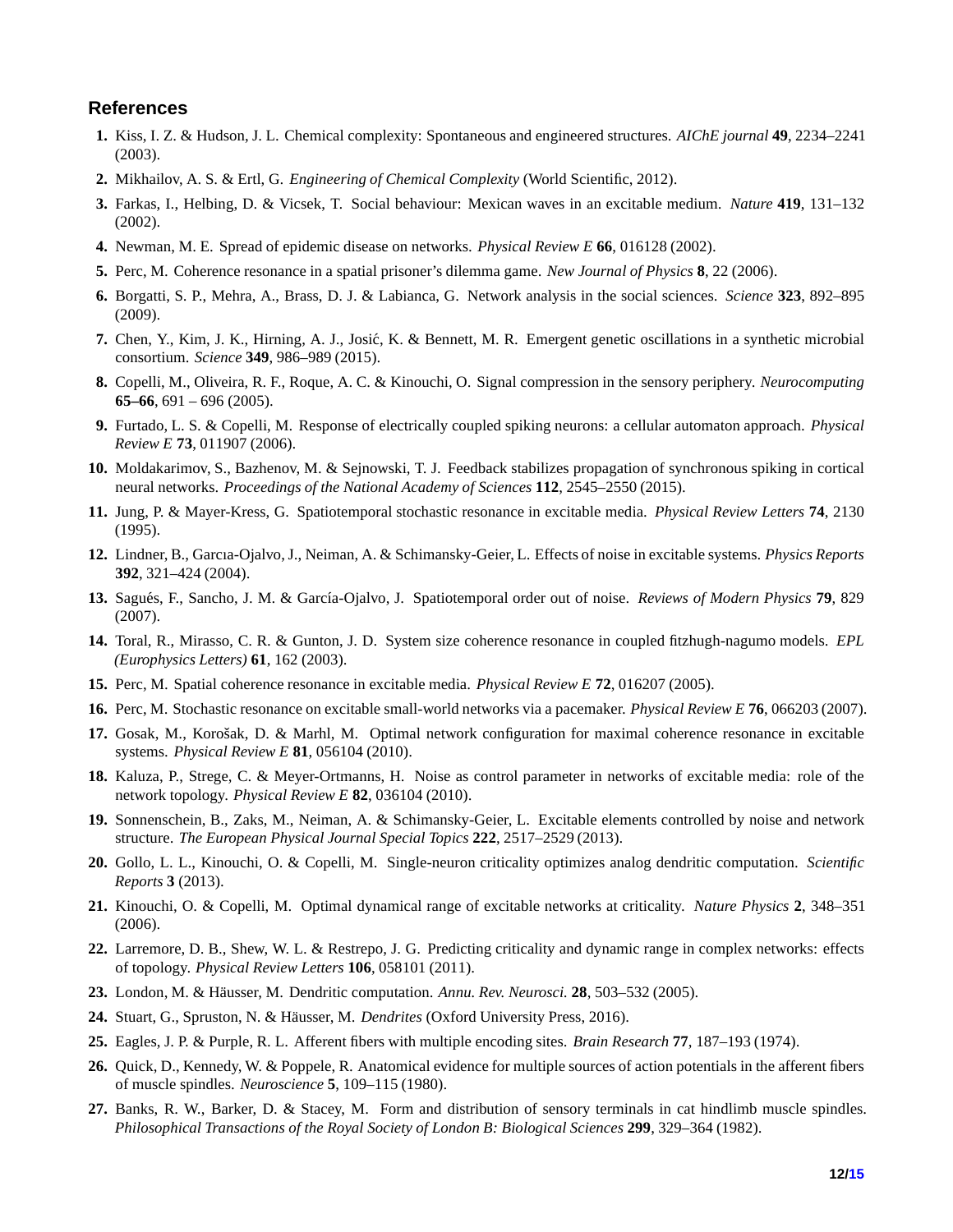- <span id="page-12-5"></span><span id="page-12-0"></span>**28.** Banks, R., Hulliger, M., Scheepstra, K. & Otten, E. Pacemaker activity in a sensory ending with multiple encoding sites: the cat muscle spindle primary ending. *The Journal of Physiology* **498**, 177–199 (1997).
- <span id="page-12-1"></span>**29.** Banks, R., Hulliger, M., Saed, H. & Stacey, M. A comparative analysis of the encapsulated end-organs of mammalian skeletal muscles and of their sensory nerve endings. *Journal of Anatomy* **214**, 859–887 (2009).
- <span id="page-12-2"></span>**30.** Besson, J. The neurobiology of pain. *The Lancet* **353**, 1610–1615 (1999).
- <span id="page-12-3"></span>**31.** Lesniak, D. R. *et al.* Computation identifies structural features that govern neuronal firing properties in slowly adapting touch receptors. *Elife* **3**, e01488 (2014).
- <span id="page-12-4"></span>**32.** Walsh, C. M., Bautista, D. M. & Lumpkin, E. A. Mammalian touch catches up. *Current Opinion in Neurobiology* **34**, 133–139 (2015).
- <span id="page-12-6"></span>**33.** Lee, L.-Y. & Yu, J. Sensory nerves in lung and airways. *Comprehensive Physiology* (2014).
- <span id="page-12-7"></span>**34.** Kromer, J. A., Schimansky-Geier, L. & Neiman, A. B. Emergence and coherence of oscillations in star networks of stochastic excitable elements. *Physical Review E* **93**, 042406 (2016).
- <span id="page-12-8"></span>**35.** Ermentrout, B. & Terman, D. H. *Foundations of Mathematical Neuroscience* (Springer Berlin, 2010).
- <span id="page-12-9"></span>**36.** Stemmler, M. A single spike suffices: the simplest form of stochastic resonance in model neurons. *Network: Computation in Neural Systems* **7**, 687–716 (1996).
- <span id="page-12-10"></span>**37.** Cover, T. M. & Thomas, J. A. *Elements of Information Theory* (John Wiley & Sons, 2012).
- <span id="page-12-11"></span>**38.** Kouvaris, N. E., Isele, T., Mikhailov, A. S. & Schöll, E. Propagation failure of excitation waves on trees and random networks. *EPL (Europhysics Letters)* **106**, 68001 (2014).
- **39.** Van Kampen, N. G. Elimination of fast variables. *Physics Reports* **124**, 69–160 (1985).
- <span id="page-12-12"></span>**40.** Da Fonseca, C. & Petronilho, J. Explicit inverses of some tridiagonal matrices. *Linear Algebra and its Applications* **325**, 7–21 (2001).
- **41.** Seung, H. S. & Sompolinsky, H. Simple models for reading neuronal population codes. *Proceedings of the National Academy of Sciences* **90**, 10749–10753 (1993).
- **42.** Brunel, N. & Nadal, J.-P. Mutual information, fisher information, and population coding. *Neural Computation* **10**, 1731– 1757 (1998).
- <span id="page-12-13"></span>**43.** Pitkow, X., Liu, S., Angelaki, D. E., DeAngelis, G. C. & Pouget, A. How can single sensory neurons predict behavior? *Neuron* **87**, 411–423 (2015).
- <span id="page-12-14"></span>**44.** Greenwood, P. E. & Ward, L. M. *Stochastic Neuron Models*, vol. 1 (Springer, 2016).
- <span id="page-12-15"></span>**45.** Gammaitoni, L., Hänggi, P., Jung, P. & Marchesoni, F. Stochastic resonance. *Reviews of Modern Physics* **70**, 223 (1998).
- <span id="page-12-16"></span>**46.** Pikovsky, A. S. & Kurths, J. Coherence resonance in a noise-driven excitable system. *Physical Review Letters* **78**, 775–778 (1997).
- <span id="page-12-17"></span>**47.** Pikovsky, A., Zaikin, A. & de La Casa, M. A. System size resonance in coupled noisy systems and in the ising model. *Physical Review Letters* **88**, 050601 (2002).
- **48.** Drmota, M. *Random Trees: An Interplay Between Combinatorics and Probability* (Springer Science & Business Media, 2009).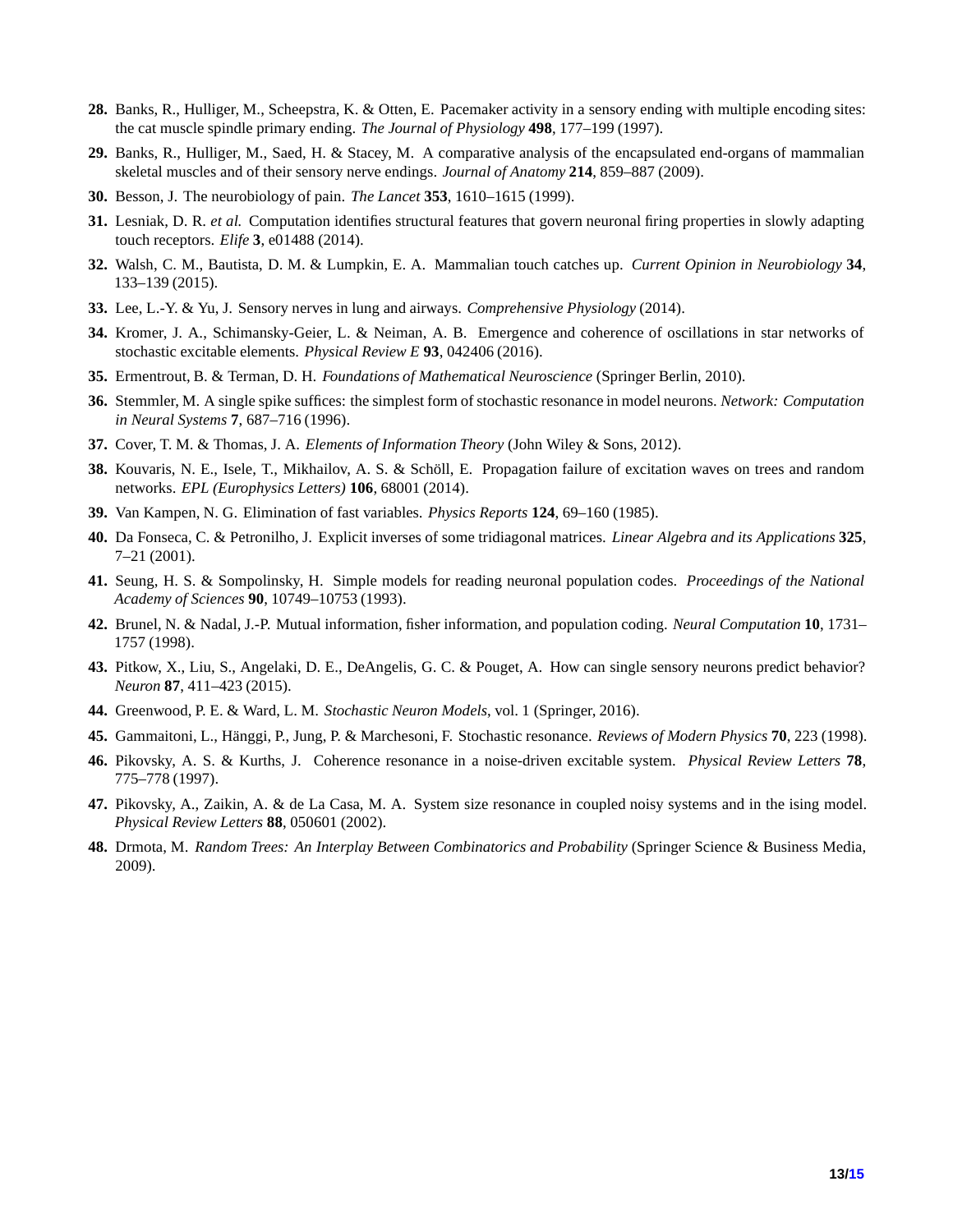# **Supplementary material. Emergent stochastic oscillations and signal detection in regular tree networks of strongly coupled excitable elements**

## **Justus A. Kromer, Ali Khaledi-Nasab, Lutz Schimansky-Geier, Alexander B. Neiman**

## **Models for Nodes of Ranvier**

A Hodgkin-Huxley type model (HH) for a node of Ranvier contains only sodium and leak ionic currents. Thus, in eq.(2) of the main paper, the ionic current becomes  $I_{\text{ion}} = I_{\text{Na}} + I_L$ . For the sodium current we used the Hodgkin-Huxley (HH) type kinetics<sup>[1,](#page-14-2)[2](#page-14-3)</sup>,  $I_{\text{Na}} = g_{\text{Na}} m^3 h (V - V_{\text{Na}})$ , where  $g_{\text{Na}} = 1100 \text{ mS/cm}^2$  is the maximal value of the sodium conductance and  $V_{\text{Na}} = 50$  mV is the Na reversal potential. The gating activation and inactivation variables obey the dynamics

$$
\begin{array}{ll}\n\dot{m} &= \alpha_m(V)(1-m) - \beta_m(V)m \\
\dot{h}_k &= \alpha_h(V)(1-h) - \beta_h(V)h,\n\end{array}\n\tag{24}
$$

with the following rate functions:

$$
\alpha_m(V) = 1.314(V + 20.4)/[1 - \exp[-(V + 20.4)/10.3]],\n\beta_m(V) = -0.0608(V + 25.7)/[1 - \exp[(V + 25.7)/11]],\n\alpha_h(V) = -0.068(V + 114)/[1 - \exp[(V + 114)/11]],\n\beta_h(V) = 2.52/[1 + \exp[-(V + 31.8)/13.4]].
$$
\n(25)

The leak current is  $I_L = g_L(V_k - V_L)$  with  $g_L = 20 \text{ mS/cm}^2$  and  $V_L = -80 \text{ mV}$ .

The Frankenhaeuser-Huxley (FH) model<sup>[3](#page-14-4)</sup> uses four ionic currents: sodium, potassium, persistent sodium and leak:  $I_{\text{ion}} =$  $I_{\text{Na}} + I_{\text{K}} + I_{\text{p}} + I_{\text{L}}$ . The currents are given by

<span id="page-13-0"></span>
$$
I_X = P_X \frac{EF^2}{RT} \frac{[X]_0 - [X]_i e^{\frac{EF}{RT}}}{1 - e^{\frac{EF}{RT}}}, \quad X = \text{Na}, \text{K}, \text{p},
$$
  

$$
I_L = g_L(V - V_L), \tag{26}
$$

where  $E = -70 + V$ ;  $P_X$  are the permeabilities of sodium (Na), potassium (K) and persistent (p) ionic currents:

$$
P_{\text{Na}} = \bar{P}_{\text{Na}} h m^2, \quad P_{\text{K}} = \bar{P}_{\text{K}} n^2, \quad P_{\text{p}} = \bar{P}_{\text{p}} p^2,\tag{27}
$$

where  $\bar{P}_X$  are maximal values of permeabilities of corresponding channels. In Eq. [\(27\)](#page-13-0)  $[X]_0$  and  $[X]_i$  are corresponding extracellular and intracellular ionic concentrations, of Na and K ions, respectively; for the persistent current,  $X = p$ , we have  $[X] \equiv [Na]$ . The gating variables follow,

$$
\begin{array}{ll}\n\dot{m} &= [\alpha_m(V)(1-m) - \beta_m(V)m]s, \\
\dot{h} &= [\alpha_h(V)(1-h) - \beta_h(V)h]s, \\
\dot{n} &= [\alpha_n(V)(1-n) - \beta_n(V)n]s, \\
\dot{p} &= [\alpha_p(V)(1-p) - \beta_p(V)p]s,\n\end{array} \tag{28}
$$

and the rate functions are:

$$
\alpha_m = 0.36(V-22)/(1-\exp[(22-V)/3]),\n\beta_m = 0.4(13-V)/(1-\exp[(V-13)/20]),\n\alpha_h = 0.1(10+V)/(exp[(V+10)/6]-1),\n\beta_h = 4.5/(1+\exp[(45-V)/10]),\n\alpha_p = 0.006(V-40)/(1-\exp[(40-V)/10]),\n\beta_p = 0.09(25+V)/(\exp[(V+25)/20]-1),\n\alpha_n = 0.02(V-35)/(1-\exp[(35-V)/10]),\n\beta_n = 0.05(10-V)/(1-\exp[(V-10)/10]),
$$

where *s* is a scaling factor. The parameters for the model were taken from the original Frankenhaeuser-Huxley paper<sup>[3](#page-14-4)</sup> with three modifications to reduce the frequency of periodic spiking when a sufficiently-high constant current is injected: (i) the rate equations for the gating variables included a scale factor  $s = 0.3$ ; (ii) the maximal permeability of potassium channels is reduced to  $\bar{P}_{K} = 3.6 \times 10^{-4}$  cm/sec; and (iii) the leak conductance was reduced to  $g_{L} = 6$  mS/cm<sup>2</sup>. Other parameters are the same as in the original FH model:  $[Na]_0 = 114.5$  mM,  $[Na]_i = 13.74$  mM,  $[K]_0 = 2.5$  mM,  $[K]_i = 120$  mM;  $\bar{P}_{Na} =$  $8 \times 10^{-3}$  cm/sec;  $\bar{P}_{p} = 54 \times 10^{-5}$  cm/sec;  $V_{L} = 0.026$  mV. Constants *R* and *F* are the universal gas constant and the Faraday constant, and  $T = 293.15$  K.